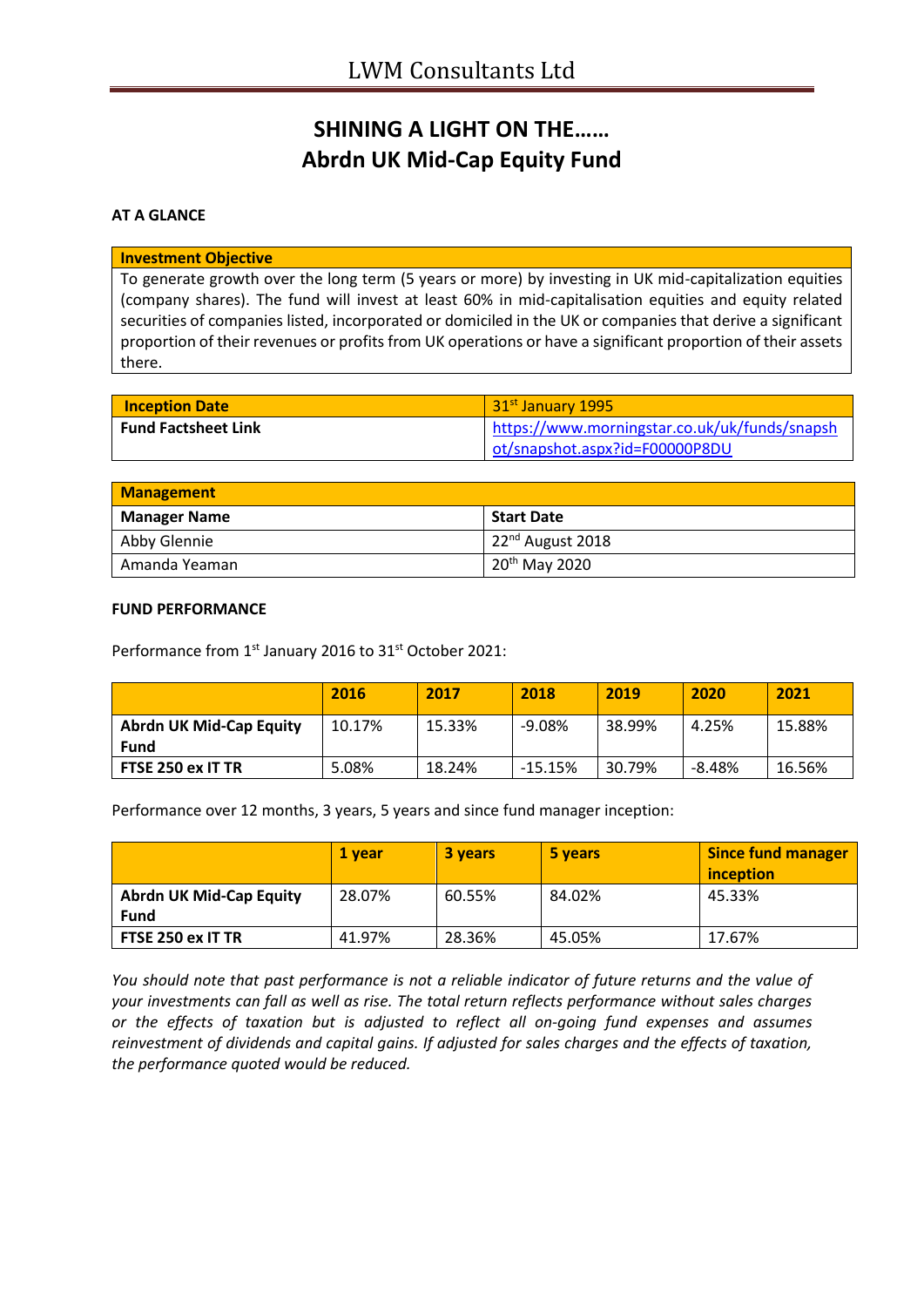## LWM Consultants Ltd

| <b>Tracking</b><br>Error | <b>Information</b><br><b>Ratio</b> | Active<br><b>Share</b> | <b>Upside</b><br><b>Capture</b><br><b>Ratio</b> | <b>Downside</b><br><b>Capture</b><br><b>Ratio</b> | <b>Batting</b><br><b>Average</b> | <b>Beta</b> | <b>Alpha</b> | <b>Equity</b><br><b>Style</b> |
|--------------------------|------------------------------------|------------------------|-------------------------------------------------|---------------------------------------------------|----------------------------------|-------------|--------------|-------------------------------|
| 10.34                    | 0.81                               |                        | 92.90                                           | 58.58                                             | 52.78                            | 0.75        | 9.40         | Mid<br>Growth                 |

| <b>Volatility Measurements</b> |        |  |
|--------------------------------|--------|--|
| 3-Yr Std Dev (volatility)      | 18.60% |  |
| 3-Yr Mean Return (average)     | 17.09% |  |

| <b>Investment Style Details</b> |        |
|---------------------------------|--------|
| Giant                           | 0.00%  |
| Large                           | 2.67%  |
| Medium                          | 54.85% |
| Small                           | 39.29% |
| Micro                           | 0.77%  |

| Top 5 Holdings - 55 Equity Holdings |                               |       |
|-------------------------------------|-------------------------------|-------|
| <b>Future PLC</b>                   | <b>Communication Services</b> | 4.04% |
| Kainos Group PLC                    | Technology                    | 4.03% |
| <b>Keywords Studios PLC</b>         | <b>Communication Services</b> | 3.59% |
| Impax Asset Management Group PLC    | <b>Financial Services</b>     | 3.24% |
| Aberdeen Standard Ligdty (Lux) S    | $\overline{\phantom{0}}$      | 3.24% |

| <b>Top 5 Sectors</b>          |        |
|-------------------------------|--------|
| Technology                    | 25.48% |
| <b>Financial Services</b>     | 14.23% |
| <b>Communication Services</b> | 13.65% |
| Industrials                   | 12.46% |
| <b>Consumer Cyclical</b>      | 11.55% |

## **UPDATE….**

Abrdn have built an excellent small and mid-cap team over many years. Harry Nimmo has been the face of this for many years but has stepped back to allow other members of the team to come forward. The process across all the strategies starts with the matrix, which is run and controlled by the equity quant team. This is the screening tool and takes out the emotional attachment to any company. Only those companies that score well come to the team for further analysis.

Abby has worked at abrdn for 8 years, and with Harry for 6 years. She took over the strategy in 2018. Amanda originally worked on the sales side before coming across to abrdn. She has worked with the team for just over two years and became co-manager in 2020. This is her first management role. This is a small team of nine who work across European, Global and UK strategies. The team have a distinct process and the culture within the team is really important. They have lost a couple of members, including the manager of the Global Smaller Companies Fund, but this hasn't impacted the team because of the structure they have.